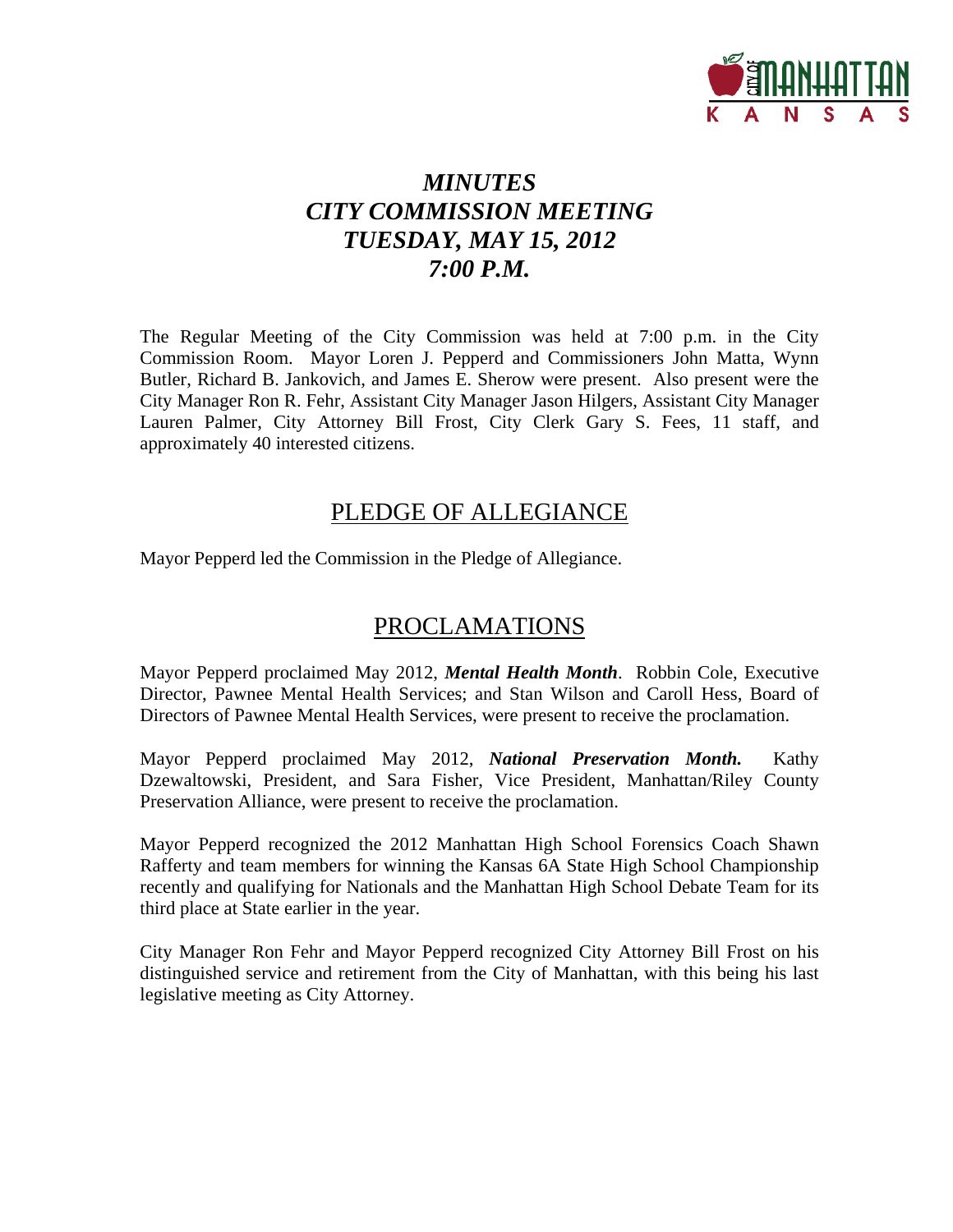**Minutes** City Commission Meeting May 15, 2012 Page 2

## COMMISSIONER COMMENTS

Mayor Pepperd informed the community that he attended the Manhattan Area Chamber of Commerce Board Meeting on May 15, 2012, and stated that there would not be a Joint City/County/County Meeting on Thursday, May 17, 2012. He stated that the League of American Bicyclists announced that Manhattan has earned the bronze-level Bicycle Friendly Community award and thanked those that have worked on this project.

Ron Fehr, City Manager, announced that the Flint Hills Discovery Center had their  $10,000<sup>th</sup>$  visitor over the weekend and that attendance and revenues received to-date are ahead of projections.

# CONSENT AGENDA

(\* denotes those items discussed)

#### **MINUTES**

The Commission approved the minutes of the Regular City Commission Meeting held Tuesday, May 1, 2012.

#### **CLAIMS REGISTER NO. 2702**

The Commission approved Claims Register No. 2702 authorizing and approving the payment of claims from April 25, 2012, to May 08, 2012, in the amount of \$4,331,654.86.

#### **LICENSE**

The Commission approved a Tree Maintenance License for calendar year 2012 for Randy's Tree Service, 110 Castle Street, Grandview Plaza.

### **\* ORDINANCE NO. 6949 – GENERAL OBLIGATION BOND SERIES 2012- A**

Ron Fehr, City Manager, provided an update on the results of the general obligation bond sale and temporary note sale.

The Commission approved Ordinance No. 6949 issuing \$1,465,000.00 in General Obligation Bonds Series 2012-A to finance six (6) special assessment projects *(Grande Bluffs at Mill Pointe, Unit One – Sanitary Sewer (SS1008), Street (ST1008), and Water (WA1007); and Lee Mill Heights Addition, Unit Four, Phase Two – Sanitary Sewer (SS1009), Street (ST1012), and Water (WA1008))* and two (2) capital improvement projects *(Fire Station #3 (FRX75P) and Fire Station #5 (FR775P)).*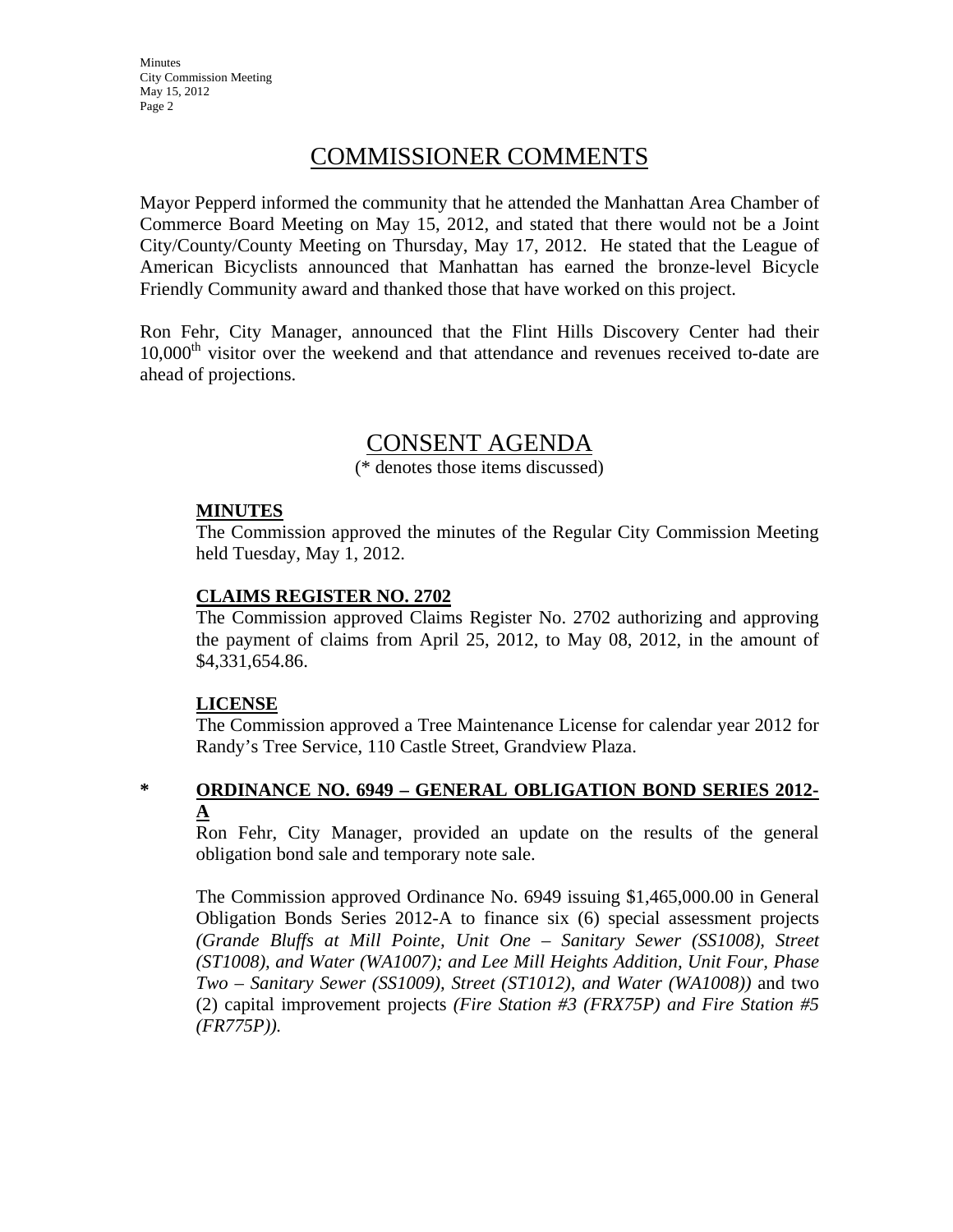## CONSENT AGENDA (*CONTINUED*)

## **RESOLUTION NO. 051512-A – DELIVERY OF BONDS – GENERAL OBLIGATION BOND SERIES 2012-A**

The Commission approved Resolution No. 051512-A authorizing delivery of the General Obligation Bond Series 2012-A to the low bidder, Hutchinson, Shockey, Erley & Co., of Chicago, Illinois.

### **\* RESOLUTION NO. 051512-B – ISSUE – TEMPORARY NOTE SERIES 2012-02**

The Commission approved accepting the best bid for selling the notes from UMB Bank, of Kansas City, Missouri, and approved Resolution No. 051512-B issuing Temporary Note Series 2012-02 in the amount of \$2,150,000.00 to finance the Tecumseh-Quivera Storm Sewer System, Phase I, Improvements (SM0813).

### **RESOLUTION NO. 051512-C – RENTAL FEES – BLUE EARTH PLAZA AND SUNSET ZOO FACILITIES**

The Commission approved Resolution No. 051512-C setting fees for the rental of the Blue Earth Plaza and Sunset Zoo facilities.

## **RESOLUTION NO. 051512-D – GRAND VISTA ADDITION, UNIT 2 - SANITARY SEWER IMPROVEMENTS (SS1203)**

The Commission found the petition sufficient and approved Resolution No. 051512-D finding the project advisable and authorizing construction for Grand Vista Addition, Unit 2, Sanitary Sewer (SS1203) Improvements.

## **RESOLUTION NO. 051512-E – GRAND VISTA ADDITION, UNIT 2 - WATER IMPROVEMENTS (WA1205)**

The Commission found the petition sufficient and approved Resolution No. 051512-E finding the project advisable and authorizing construction for Grand Vista Addition, Unit 2, Water (WA1205) Improvements.

### **RESOLUTION NO. 051512-F – GRAND VISTA ADDITION, UNIT 2 - STREET IMPROVEMENTS (ST1202)**

The Commission found the petition sufficient and approved Resolution No. 051512-F finding the project advisable and authorizing construction for Grand Vista Addition, Unit 2, Street (ST1202) Improvements.

## **RESOLUTION NO. 051512-G – GRAND VISTA ADDITION, UNIT 2 - STORMWATER IMPROVEMENTS (SM1201)**

The Commission found the petition sufficient and approved Resolution No. 051512-G finding the project advisable and authorizing construction for Grand Vista Addition, Unit 2, Stormwater (SM1201) Improvements.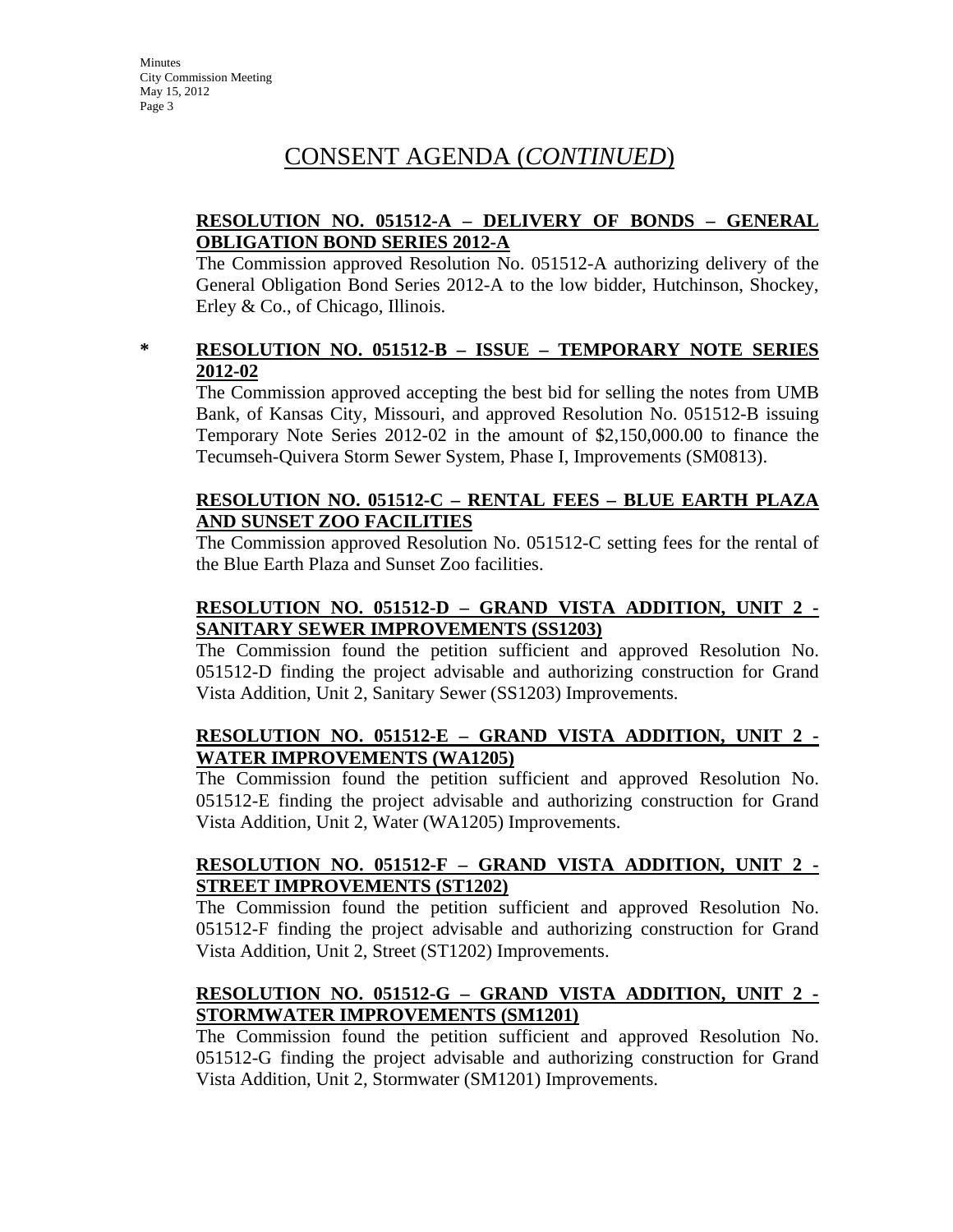## CONSENT AGENDA (*CONTINUED*)

## **AGREEMENT – ENGINEERING SERVICES – GRAND VISTA ADDITION, UNIT 2 – SANITARY SEWER (SS1203), WATER (WA1205), STREET (ST1202), AND STORMWATER (SM1201) IMPROVEMENTS**

The Commission authorized the Mayor and City Clerk to execute an agreement with Schwab-Eaton, P.A., to perform professional services for Grand Vista Addition, Unit 2, Sanitary Sewer (SS1203), Water (WA1205), Street (ST1202), and Stormwater (SM1201) Improvements.

## **FIRST READING – VACATE PORTION OF RIGHT-OF-WAY – 6TH STREET (RATONE LANE TO BERTRAND STREET)**

The Commission approved first reading of an ordinance vacating a portion of  $6<sup>th</sup>$ Street right-of-way adjacent to 530 Bertrand Street, Manhattan Kansas 66502.

## **\* AGREEMENT – DESIGN SERVICES – CENTRAL BASIN SANITARY SEWER IMPROVEMENTS (SS1113)**

Bernie Hayen, Director of Finance, responded to questions from the Commission and provided additional information on the item.

The Commission authorized the Mayor and City Clerk to execute an agreement in the amount of \$74,548.00 with Bartlett and West Engineers, Inc., of Manhattan, Kansas, for design services related to the Central Basin Sanitary Sewer Improvements Project (SS1113).

## **AWARD CONTRACT – WELL REHABILITATION PROJECT (WA1203)**

The Commission authorized the Mayor and City Clerk to execute a contract in the amount of \$47,860.00 to Layne Christensen Company, of Wichita, Kansas, for the Well Rehabilitation (wells 12, 22, and 24) Project (WA1203).

### **WORK AUTHORIZATION – WASTEWATER TREATMENT PLANT – WEST BAR SCREEN SLUICE GATE REPLACEMENT**

The Commission authorized the Mayor and City Clerk to execute a Work Authorization in the amount of \$38,070.00 with Walters-Morgan Construction Company, Inc., of Manhattan, Kansas, to replace the west bar screen sluice gate at the Wastewater Treatment Plant.

#### **PURCHASE – RUBBER TIRE LOADER (UNIT #230) – PUBLIC WORKS DEPARTMENT (CIP #ST020E)**

The Commission authorized the purchase of a 2011 John Deere Model 542K Rubber Tire Loader in the net amount of \$99,000.00 after trade-in from Murphy Tractor Co., of Topeka, Kansas, for the Public Works Department (CIP #ST020E).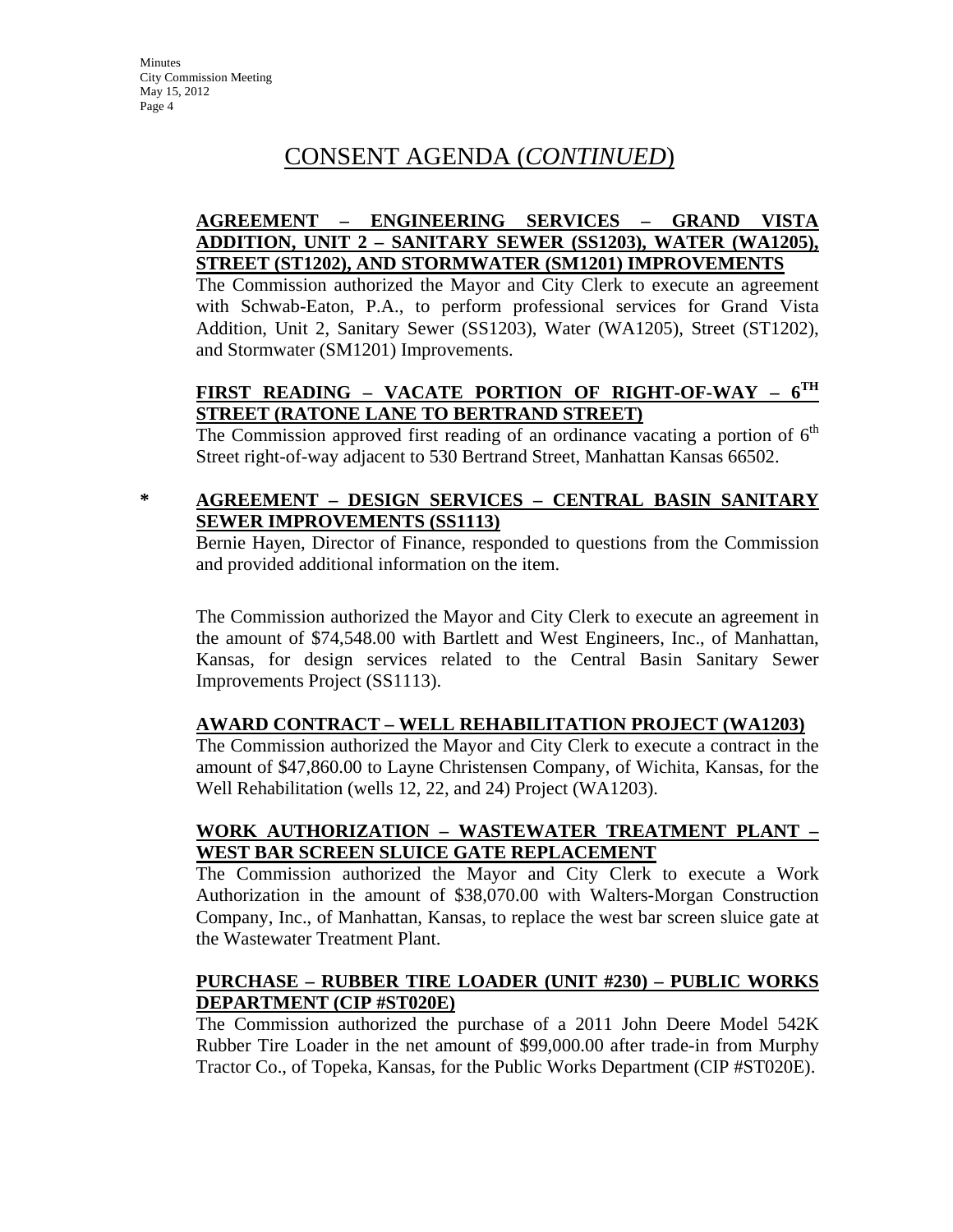## CONSENT AGENDA (*CONTINUED*)

#### **LEASE PURCHASE AGREEMENT – RUBBER TIRE LOADER (UNIT #230)**

The Commission authorized the Mayor and/or City Clerk to execute the lease purchase agreement once the rubber tire loader is delivered.

After discussion, Commissioner Sherow moved to approve the consent agenda. Commissioner Butler seconded the motion. On a roll call vote, motion carried 5-0.

## GENERAL AGENDA

### **SECOND CONSIDERATION - ECONOMIC DEVELOPMENT APPLICATION - ICON ENTERPRISES, INC. D/B/A CIVICPLUS; PUBLIC HEARING/RESOLUTION OF INTENT - ISSUE - INDUSTRIAL REVENUE BONDS**

Commissioner Jankovich announced that he had a conflict of interest with the applicant and would recuse himself on the item. He then stepped down from the dais.

Lauren Palmer, Assistant City Manager, presented an overview of the business expansion project for ICON Enterprises d/b/a CivicPlus. She then presented an overview of the economic development proposal; components of the Economic Development Fund (EDF) funding criteria; proposed incentives package, including a forgivable loan, partial tax abatement, and Industrial Revenue Bonds; capital investment requirements; annual accountability, and clawback provisions.

Mayor Pepperd opened the public hearing.

Hearing no comments, Mayor Pepperd closed the public hearing.

Ron Fehr, City Manager, responded to questions from the Commission regarding the availability of parking and stated that there would be plans to provide further analysis on parking in the area.

### **SECOND CONSIDERATION - ECONOMIC DEVELOPMENT APPLICATION - ICON ENTERPRISES, INC. D/B/A CIVICPLUS; RESOLUTION OF INTENT - ISSUE - INDUSTRIAL REVENUE BONDS**

After discussion and comments from the Commission, Commissioner Sherow moved to authorize the Mayor and City Clerk to execute an economic development incentive agreement with ICON Enterprises, including the related promissory note and personal guaranty; and approve Resolution No. 051512-H to authorize the issuance of up to \$20 million of industrial revenue bonds for the purpose of financing, constructing, and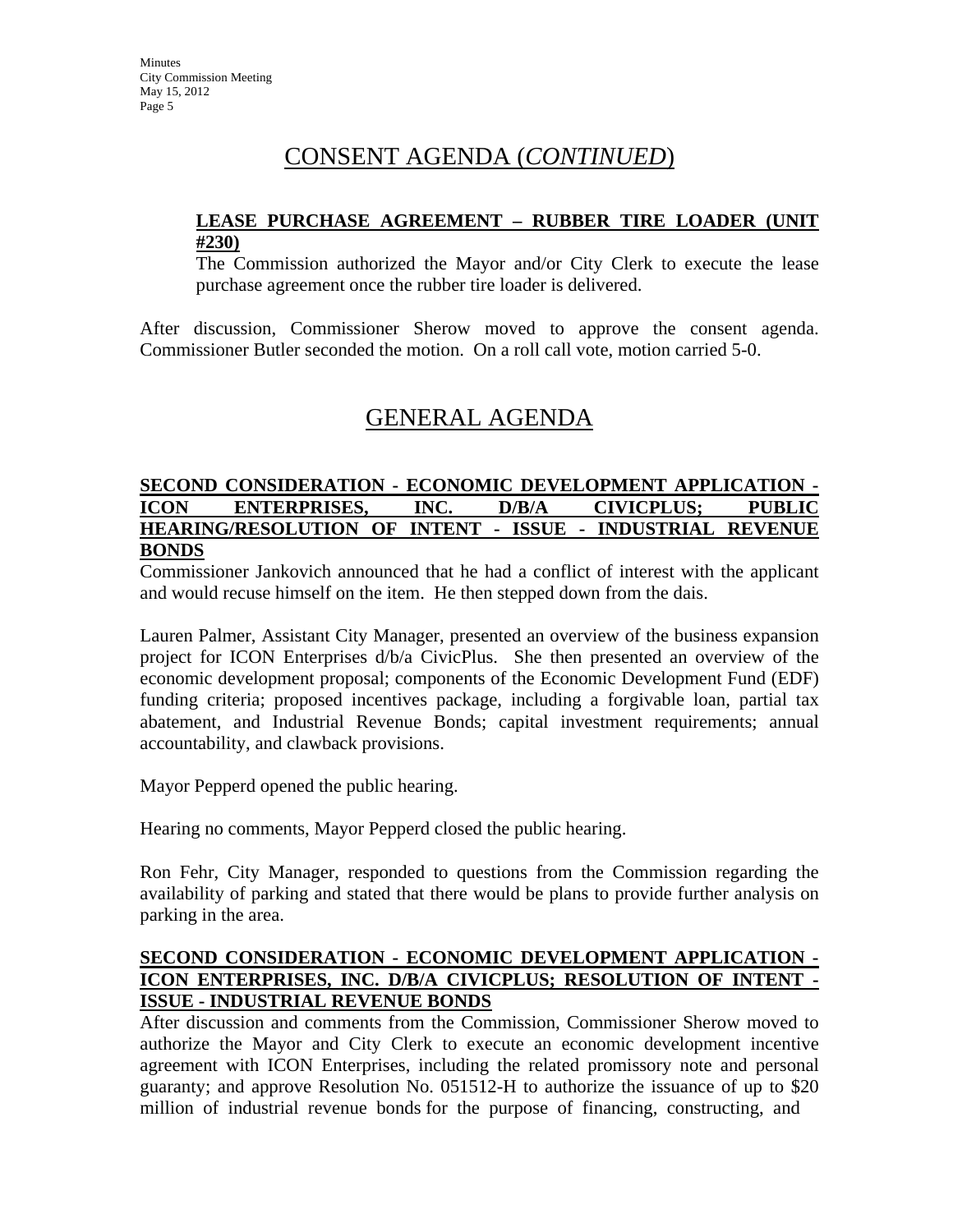## GENERAL AGENDA (*CONTINUED*)

### **SECOND CONSIDERATION - ECONOMIC DEVELOPMENT APPLICATION - ICON ENTERPRISES, INC. D/B/A CIVICPLUS; RESOLUTION OF INTENT - ISSUE - INDUSTRIAL REVENUE BONDS**

equipping the company's downtown expansion project. Commissioner Butler seconded the motion. On a roll call vote, motion carried 4-0.

Commissioner Jankovich returned to the dais.

### **TASK ORDER NO. 3 - DESIGN - GENERAL AVIATION AIRCRAFT PARKING APRON**

Peter Van Kuren, Director, Manhattan Regional Airport, presented the item.

Ron Fehr, City Manager, provided additional information on funding for the project.

Peter Van Kuren, Director, Manhattan Regional Airport, informed the Commission that the Airport provides significant value to the region. He then responded to questions from the Commission regarding the services provided by the Fixed Base Operator (FBO), maintenance of aircraft at the Airport, Transportation Security Administration (TSA) screening and security at the Airport, and future growth demands at the Manhattan Regional Airport.

Ron Fehr, City Manager, provided additional information on the FBO and current model. He then responded to questions from the Commission regarding funding and eligibility of federal funds.

Peter Van Kuren, Director, Manhattan Regional Airport, responded to additional questions from the Commission regarding parking for customers and for the FBO.

Ron Fehr, City Manager, and Peter Van Kuren, Director, Manhattan Regional Airport, provided additional information on the Capital Improvements Program, the Airport Department budget, and discussed future negotiations with the FBO and meetings with the Airport Advisory Board.

After discussion and comments from the Commission, Commissioner Jankovich moved to authorize City Administration to finalize and the Mayor and City Clerk to execute Task Order No. 3 in the amount of \$199,980.00 with Mead & Hunt, Inc., of Madison, Wisconsin, for the General Aviation Apron design at the Manhattan Regional Airport. Commissioner Sherow seconded the motion. On a roll call vote, motion carried 5-0.